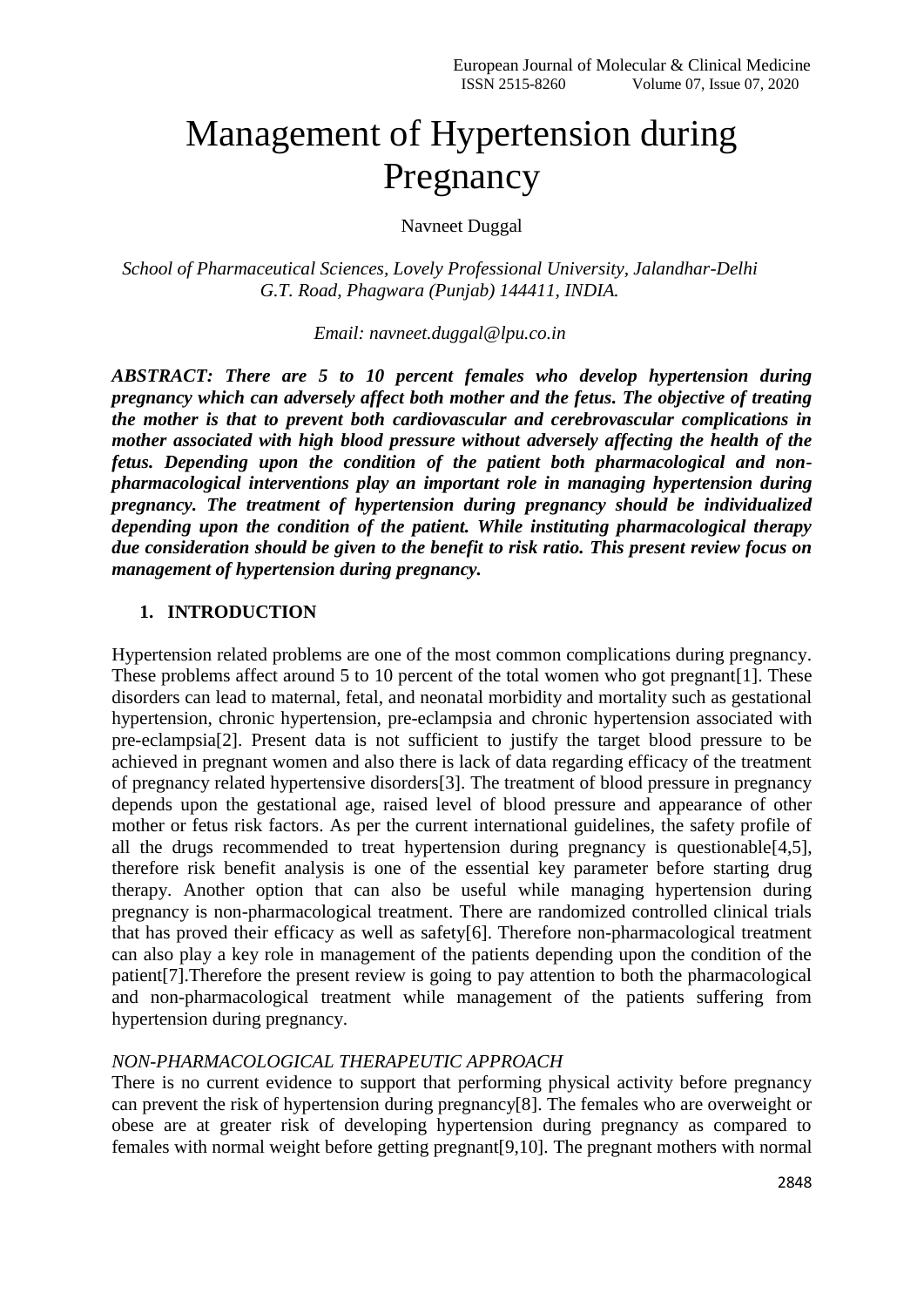weight (BMI 18.5–24.9) before getting pregnant can gain weight 25–35 lbs whereas the females who are overweight before pregnancy (body-mass index (BMI) 25–29.9) can gain only 15–25 lbs weight. The pregnant females who fall under obese category with a BMI  $>$  30, according to new guidelines must should gain only 11–20 lbs of weight[11].

Reduction in plasma level is common in preeclampsia, decrease in amount of salt in diet is not usually recommended. Bed rest is very important during pregnancy. The advantages of bed rest during pregnancy are: lower blood pressure, leads to diuresis, and decrease the chances of premature labor[12,13].

# *ROLE OF NUTRACEUTICALS*

The health of the fetus is directly affected by the blood pressure level of the mother[14,15]. Control of the body weight also plays an important role while management of hyper tension during pregnancy. Body weight can be controlled through control on diet and adequate physical activity. Mild cases of hypertension in pregnancy should be managed if possible without pharmacological treatment because of adverse effects of the drugs on the health of the fetus. Therefore most of the cases the drug treatment should be prescribed only for patients that cannot be managed without non-pharmacological treatment[4–6]. Nutraceuticals can also be an option for management of hypertension during pregnancy but again due care is required while using nutraceuticals as they can also adversely affect the health of the fetus[16]. Nutraceuticals can be used for both prevention as well as treatment of hypertensive disorders during pregnancy. Nutraceuticals that are used for this purpose and supported by the evidence are vitamin D, calcium, resveratrol and sodium/potassium. These compounds have also additional benefit because of their ability to control blood glucose level[17]. Among all lack of sodium in diet along with vitamin D supplements is most crucial in management of hypertension during pregnancy. Calcium should only be prescribed to mothers in which deficiency of calcium is established. The safety profile of nutraceuticals like vitamin D and resveratrol is well established and they can be used alongwith traditional antihypertensive drugs to control blood pressure in pregnancy and to prevent relapse in preeclampsia. Other nutraceuticals that can also be used in prevention of hypertension include folic acid, zinc and melatonin. The above described nutraceuticals are able to well control blood pressure in general population but their safety profile in pregnancy still to be established. Therefore these agents should be used in pregnancy by properly assessing the risk benefit ratio[18].

#### *MEDICATIONS*

#### **α-adrenergic agonists**

The most important drug of this class and the most widely used to control blood pressure is methyldopa. No physical or mental health problems were found in children born to mothers who were prescribed methyldopa during pregnancy. The safety profile of methyldopa makes it the first choice drug for management of hypertension during pregnancy. Methyldopa is drug that acts on central nervous system and it decrease the sympathetic outflow which is responsible for control of blood pressure. The problems associated with use of methyldopa are sedation and disturbance in sleep. Other side effect encountered with the use of methyldopa is mild elevation of liver enzymes. As discussed methyldopa is a relatively safe drug but it is not a potent drug to control blood pressure. Thereforeit can be combined with other blood pressure lowering medications to control blood pressure[19].

Clonidine another drug belongs to the same class with same mechanism of action but is more potent drug to control blood pressure as compared to methyldopa. Clonidine can adversely affect the growth of fetus if after starting the therapy, there is decline in heart rate of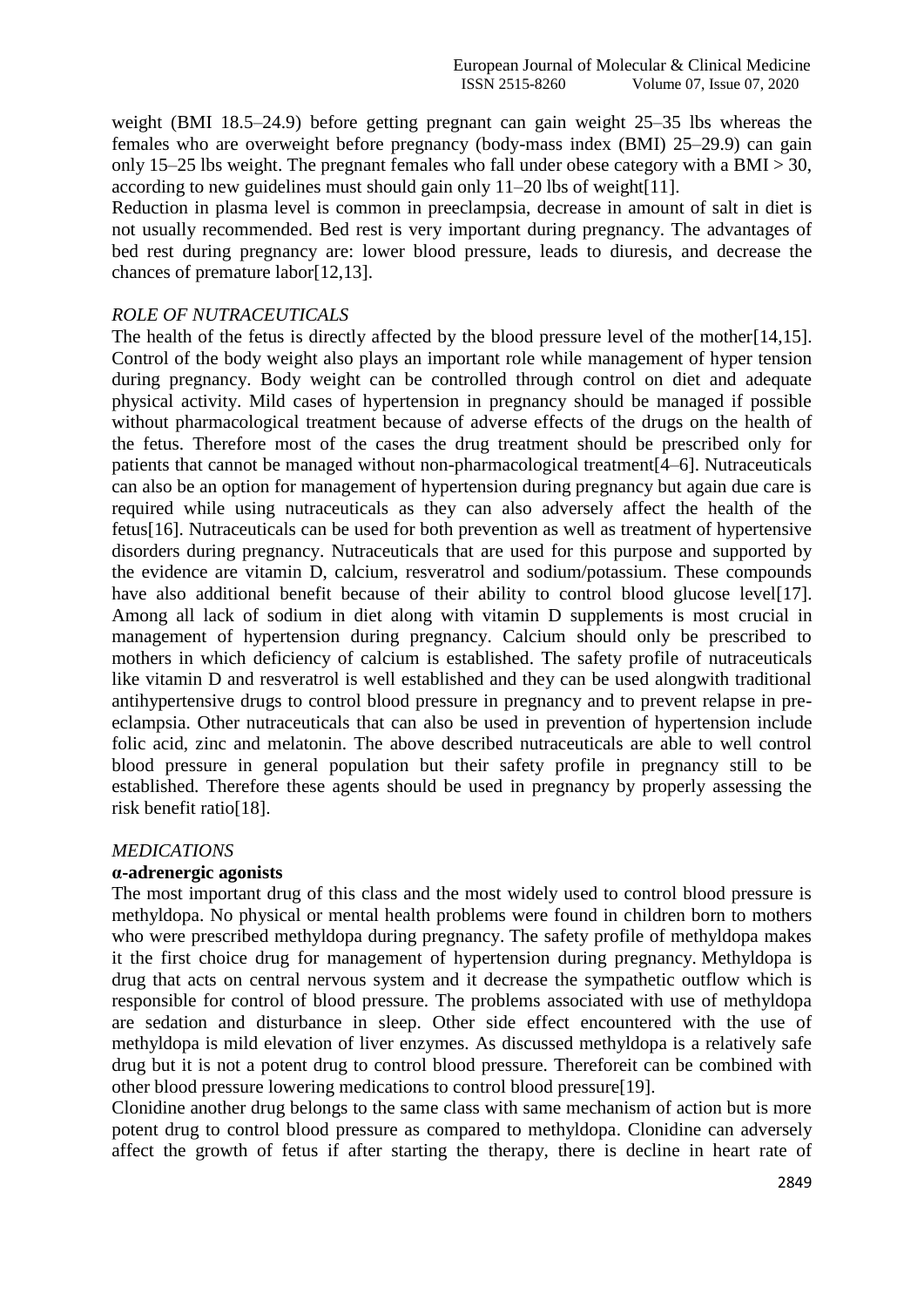mother. Clonidine also leads to rebound hypertension, therefore lesser safety profile as compared to methyldopa. Therefore clonidine should only be prescribed to the mothers who are not able to tolerate methyldopa[20].

# **Beta-blockers**

Beta-blockers are another category of drugs which are having good safety profile during pregnancy and are very well tolerated. The most appropriate drug of the class is Labetalol. Labetalol is blocker of beta receptors as well as alpha-1 receptors. The side effects of Labetalol include lethargy, decreased exercise tolerance and bronchospasm. The safety profile of Labetalol is similar with methyldopa and both the drugs did not negatively affect both the maternal and fetus health. The formulations available in market are both intravenous and oral forms. Therefore it can be used for management of both inpatients as well as outpatients[21].

It has been observed in clinical studies that Atenolol does not have much effects on systolic BP and is also responsible for intrauterine growth retardation. As there are more effective medicines available to control blood pressure in pregnancy, therefore both Labetalol and atenolol should be avoided during pregnancy[22].

# **Calcium channel blockers**

Calcium channel blockers as the name suggests block the entry of calcium ions into vascular smooth muscles and therefore cause arterial vasodilation. The most impotant drugs of this class are oral nifedipine and verapamil. These are the second class drugs for treatment of hypertension during pregnancy. They do not cause the fetal health issues[23]. The primary action of nifedipine is on blood vessels whereas verapamil is the drug that acts on heart calcium channels. The side effects of calcium channel blockers in mother are increase in heart rate, palpitations, headaches, facial flushing and peripheral edema. Nifedipine and verapamil are usually safe when prescribed to lactating mothers[24].

# **Direct vasodilators**

Hydralazine is the drug reserved for severe hypertension in pregnancy and is administered through intravenous route. It can also be prescribed to lactating mothers. Hydralazine is the dug that selectively relaxes smooth muscles of arteries. Adverse effects associated with hydralazine are nausea, headache, palpitations and flushing. No abnormalities in fetus were found on administration of hydralazine in pregnancy. There are cases thrombocytopenia in new born on long term use of hydralazine and also very few reports of pyridoxine-responsive polyneuropathy[25].

Intravenous hydralazine is the option which is reserved only for patients suffering from severe hypertension. There are certain reports establishing that intravenous labetalol or oral nifedipine may be preferred in severe hypertension. Sodium nitroprusside is administerd only for pregnant females with life-threatening severe hypertension. The side effects associated with sodium nitroprusside include thiocyanate and cyanide toxicity and also there is risk of cardio-neurogenic syncope[26].

# **Diuretics**

The is always a challenge to use of diuretics to manage hypertension during pregnancy as diuretics cause reduction in plasma volume. There was a clinical study that demonstrates that there was reduction in plasma volume on diuretic therapy during pregnancy but it has not resulted into and adverse effects on pregnancy[27,28]. If the mother is already on maintenance therapy on diuretics before pregnancy, it should be continued until there are signs of proteinuria. If there are signs of proteinuria, the diuretic therapy should be stopped otherwise this may worsen condition of hypertension. Diuretics may interfere with milk production in lactating mothers. Spironolactone should not be used as it has the potential to cause fetal antiandrogen effects [29].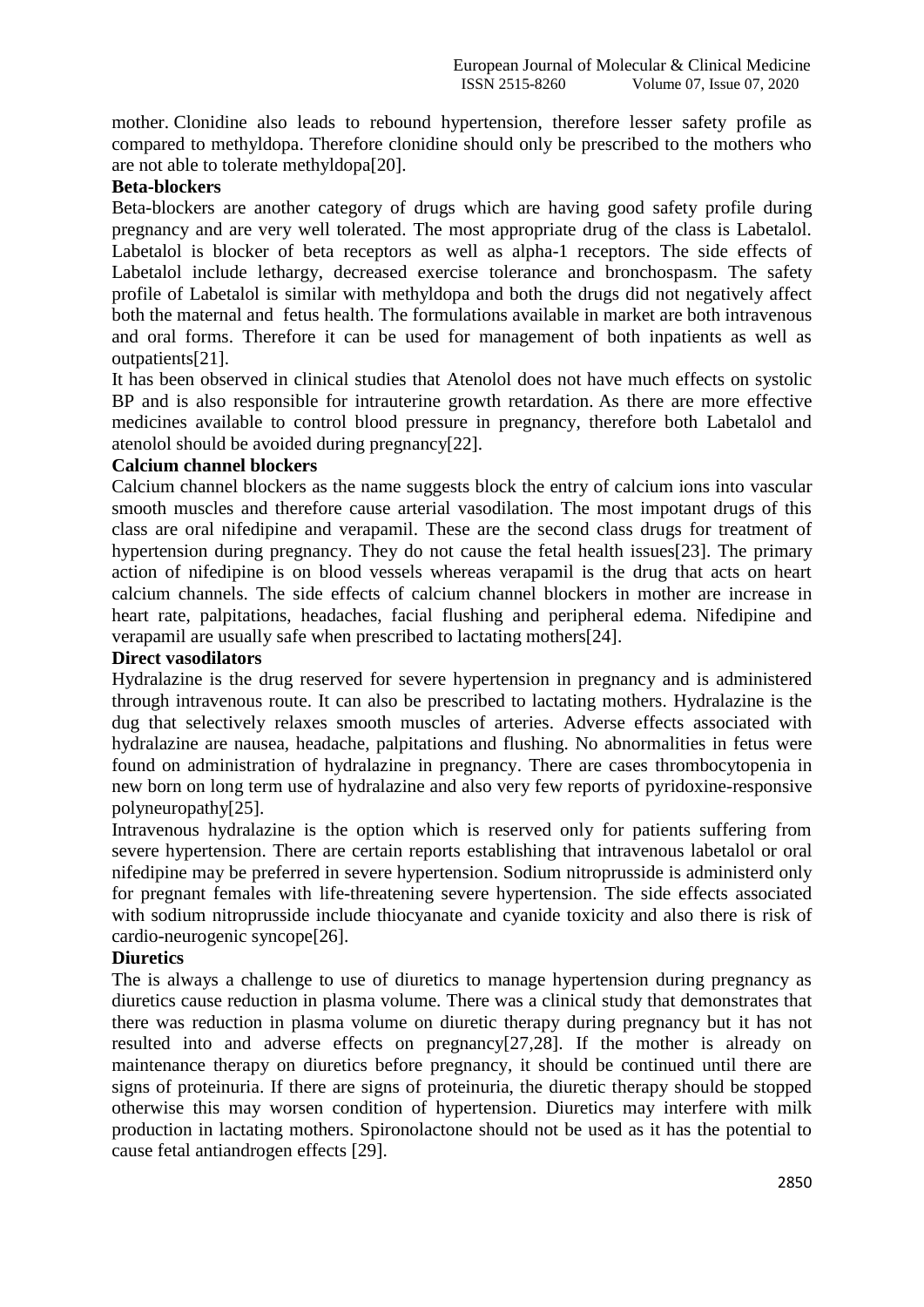# **Renin-Angiotensin-Aldosterone System Blockade**

The two categories of drugs that work by this mechanism are angiotensin converting enzyme (ACE) inhibitors and angiotensin receptor blockers (ARBs). Both categories of drugs are contraindicated in pregnancy because of the concerns regarding their use to control blood pressure during pregnancy [30]. There is an evidence that eplerenone was able to control blood pressure control in a mother during pregnancy who was suffering from primary hyperaldosteronism[31].

# **SUMMARY**

Hypertension is one of the problems that adversely affect both the mother as well as fetal health during pregnancy. Therefore it is important to control blood pressure during pregnancy. Non-pharmacological treatment as well as nutraceuticals can also play an important role while management of hypertension during pregnancy. For management of severe hypertension during pregnancy, the first line agents are intravenous hydralazine, intravenous labetalol and immediate release nifedipine. For cases of non-severe hypertension the drugs of choice are oral labetalol, oral extended release nifedipine, and methyldopa. Betablockers and diuretics can also be used to control blood pressure during pregnancy considering their benefit to risk ratio, while ACE inhibitors and ARBs are contraindicated during pregnancy.

# **REFERENCES**

- [1] J. Villar, G. Carroli, D. Wojdyla, E. Abalos et al., "Preeclampsia, gestational hypertension and intrauterine growth restriction, related or independent conditions?" Am. J. Obstet. Gynecol., 94, 921–931, 2006.
- [2] J. A. Hutcheon, S. Lisonkova and K. S. Joseph, "Epidemiology of pre-eclampsia and the other hypertensive disorders of pregnancy" Best Pract. Res. Clin. Obstet. Gynaecol., 25, 391–403, 2011.
- [3] N. LeFevre and E. Krumm, "Antihypertensive Drug Therapy for Mild to Moderate Hypertension During Pregnancy" Am. Fam. Physician, 100, 403–405, 2019.
- [4] V. Regitz-Zagrosek, J. W. Roos-Hesselink, J. Bauersachs, C. Blomström-Lundqvist et al., "2018 ESC Guidelines for the management of cardiovascular diseases during pregnancy" Eur. Heart J., 239, 3165–3241, 2018.
- [5] "ACOG. Practice Bulletin No. 202: Gestational Hypertension and Preeclampsia" Obstet. Gynecol., 133, e1–e25, 2019.
- [6] L. C. Poon, A. Shennan, J. A. Hyett, A. Kapur et al., "The International Federation of Gynecology and Obstetrics (FIGO) initiative on pre-eclampsia: A pragmatic guide for first-trimester screening and prevention" Int. J. Gynaecol. Obstet., 145 (Suppl. S1), 1– 33, 2019.
- [7] J. Ding, Y. Kang, Y. Fan and Q. Chen, "Efficacy of resveratrol to supplement oral nifedipine treatment in pregnancy-induced preeclampsia" Endocr. Connect., 6, 595– 600, 2017.
- [8] R. Artal R and M. O'Toole, "Guidelines of the American College of Obstetricians and Gynecologists for exercise during pregnancy and the postpartum period" Br J Sports Med., 37(1), 6–12, 2003.
- [9] S. Falcao, S. Bisotto, C. Michel et al., "Exercise training can attenuate preeclampsialike features in an animal model" J Hypertens., 28(12), 2446–2453, 2010.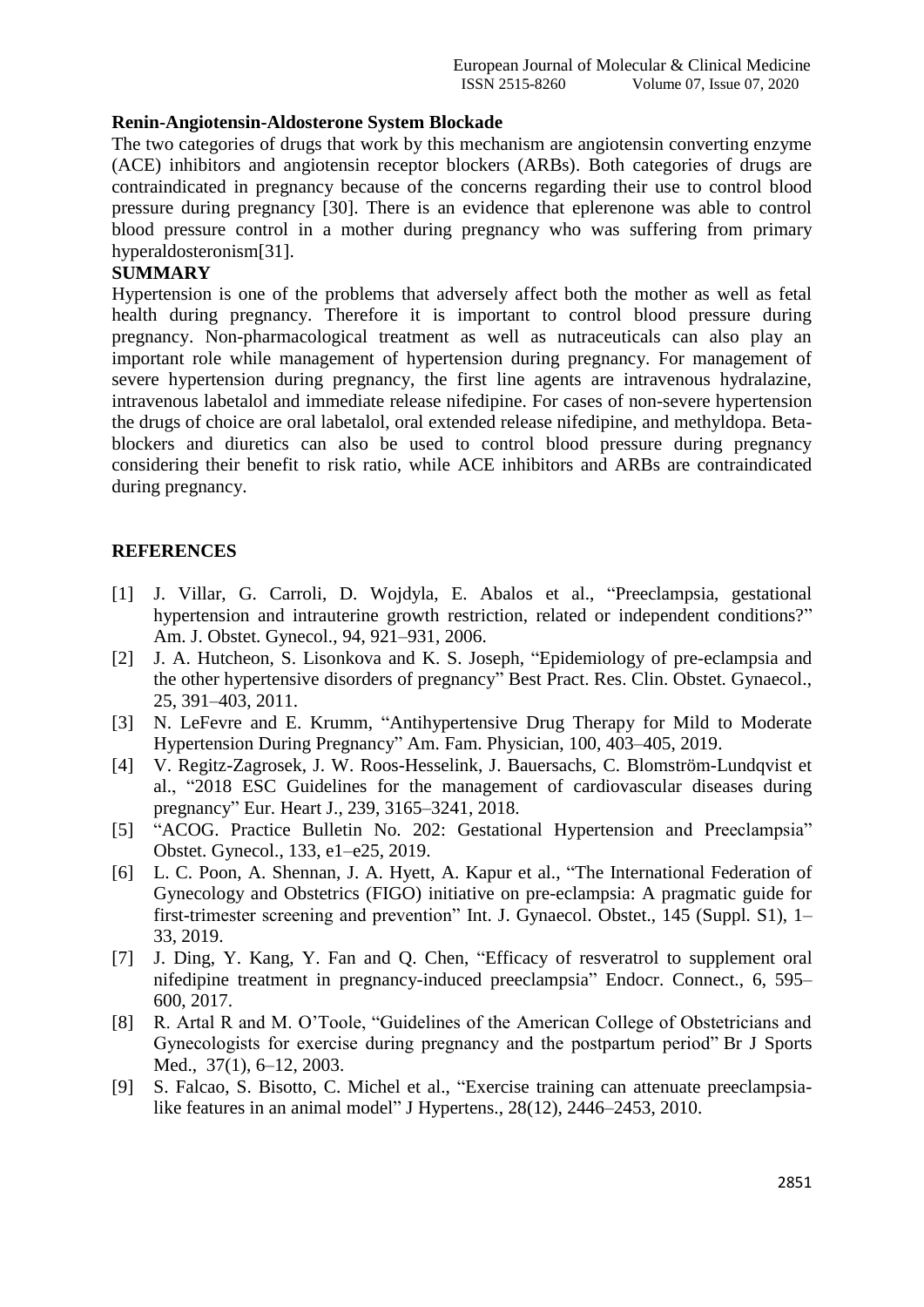- [10] A. Saftlas, W. Wang, H. Risch, R. Woolson et al., "M. Prepregnancy body mass index and gestational weight gain as risk factors for preeclampsia and transient hypertension" Ann Epidemiol., 10(7), 475, 2000.
- [11] A. M. Siega-Riz, M. Viswanathan, M. K. et al., "A systematic review of outcomes of maternal weight gain according to the Institute of Medicine recommendations: birthweight, fetal growth, and postpartum weight retention" Am J Obstet Gynecol., 201(4), 339 e331–314, 2009.
- [12] E. Papiernik and M. Kaminski, "Multifactorial study of the risk of prematurity at 32 weeks of gestation. I. A study of the frequency of 30 predictive characteristics" J Perinat Med., 2(1), 30–36, 1974.
- [13] H. A. Abenhaim, E. Bujold, A. Benjamin and R. A. Kinch, "Evaluating the role of bedrest on the prevention of hypertensive diseases of pregnancy and growth restriction" Hypertens Pregnancy, 27(2), 197–205, 2008.
- [14] C. Borghi, A. F. Cicero, D. Degli Esposti, V. Immordino et al., "Hemodynamic and neurohumoral profile in patients with different types of hypertension in pregnancy" Intern. Emerg. Med., 6, 227–234, 2011.
- [15] A. F. Cicero, D. Degli Esposti, V. Immordino, M. Morbini et al., "Independent Determinants of Maternal and Fetal Outcomes in a Sample of Pregnant Outpatients With Normal Blood Pressure, Chronic Hypertension, Gestational Hypertension, and Preeclampsia" J. Clin. Hypertens., 17, 777–782, 2015.
- [16] A. De Boer, A. Bast and R. Godschalk, "Dietary supplement intake during pregnancy; better safe than sorry?" Regul. Toxicol. Pharm., 95, 442–447, 2018.
- [17] A. M. Patti, R. V. Giglio, K. Pafili, M. Rizzo et al., "Pharmacotherapy for gestational dabetes" Expert Opin. Pharm., 19, 1407–1414, 2018.
- [18] F. Fogacci, G. Tocci, V. Presta, A. Fratter et al., "Effect of resveratrol on blood pressure: A systematic review and meta-analysis of randomized, controlled, clinical trials" Crit. Rev. Food Sci. Nutr., 59, 1605–1618, 2019.
- [19] J. Cockburn, V. A. Moar, M. Ounsted and C. W. Redman, "Final report of study on hypertension during pregnancy: the effects of specific treatment on the growth and development of the children" Lancet, 1(8273), 647–649, 1982.
- [20] S. Rothberger, D. Carr, D. Brateng, M. Hebert, "Pharmacodynamics of clonidine therapy in pregnancy: a heterogeneous maternal response impacts fetal growth" Am J Hypertens., 3(11), 1234–1240, 2010.
- [21] B. M. Sibai, W. C. Mabie, F. Shamsa, M. A. Villar et al., "A comparison of no medication versus methyldopa or labetalol in chronic hypertension during pregnancy" Am J Obstet Gynecol., 162(4), 960–966, 1990.
- [22] L. Butters, S. Kennedy and P. C. Rubin, "Atenolol in essential hypertension during pregnancy" Bmj., 301(6752), 587–589, 1990.
- [23] L. A. Magee, B. Schick, A. E. Donnenfeld, S. R. Sage et al., "The safety of calcium channel blockers in human pregnancy: a prospective, multicenter cohort study" American journal of obstetrics and gynecology, 174(3), 823–828, 1996.
- [24] D. N. Papatsonis, C. A. Lok, J. M. Bos, H. P. Geijn et al., "Calcium channel blockers in the management of preterm labor and hypertension in pregnancy" European journal of obstetrics, gynecology, and reproductive biology, 97(2), 122–140, 2001.
- [25] E. Widerlov, I. Karlman and J. Storsater, "Hydralazine-induced neonatal thrombocytopenia" The New England journal of medicine, 303(21), 1235, 1980.
- [26] C. T. Shoemaker and M. Meyers, "Sodium nitroprusside for control of severe hypertensive disease of pregnancy: a case report and discussion of potential toxicity" American journal of obstetrics and gynecology, 149(2), 171–173, 1984.